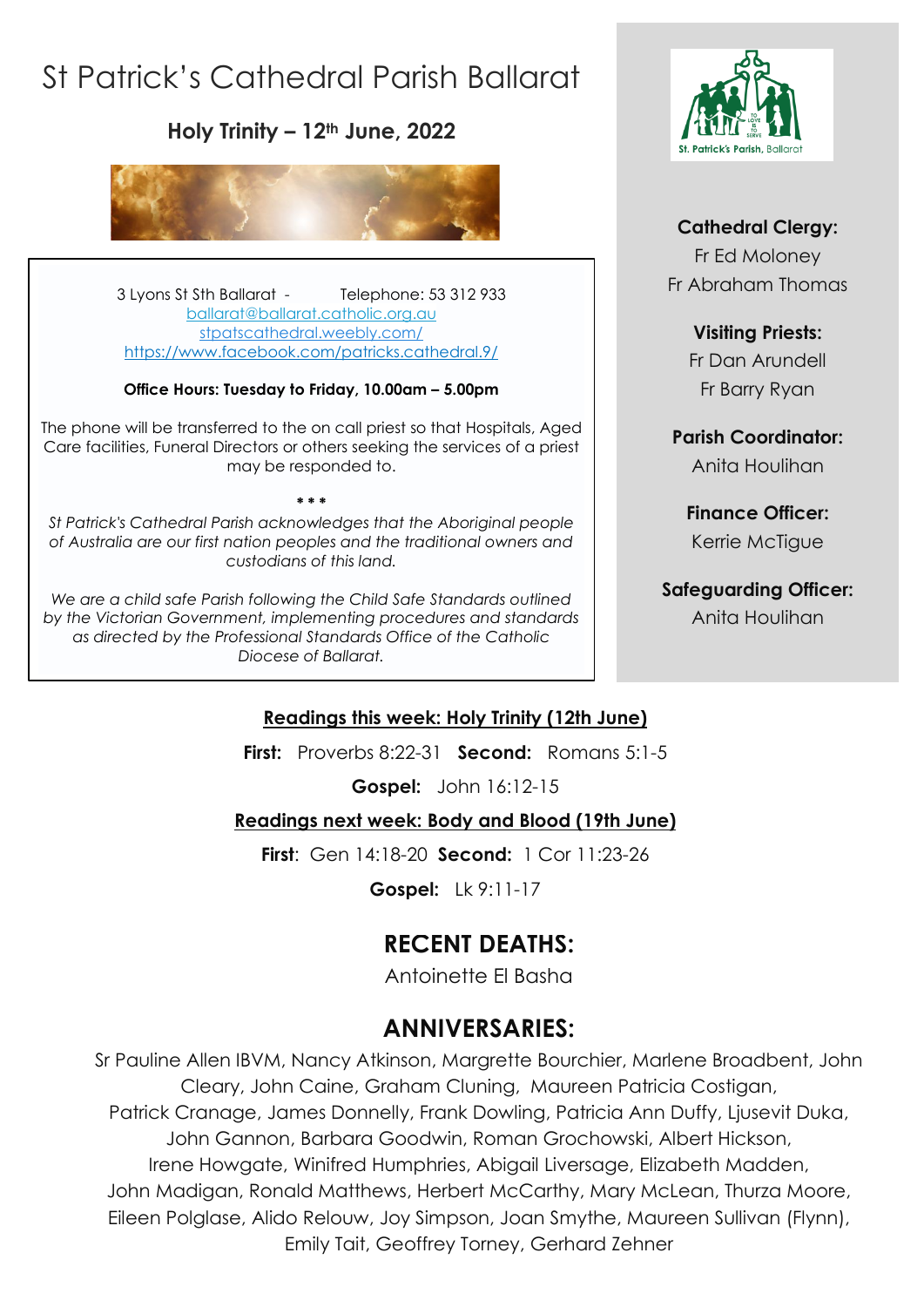### **FIRST EUCHARIST CELEBRATIONS**

Celebrations continue both this weekend and next weekend for the 136 children of our Parish. We keep them in our prayers.

*"First Communion is, above all, a celebration. We celebrate Jesus, who wants to remain always by our side. He will always be with us." - Pope Francis*

### **Reconciliation: Healing Wounds, Receiving Gifts**

All Australians have much to learn from the cultures, spirituality and knowledge of country of Aboriginal and Torres Strait Islander people. However, our society is yet to recognise fully Aboriginal and Torres Strait Islander Peoples as the traditional owners and custodians of the lands and waters now known as Australia, or to achieve right relationships with Aboriginal and Torres Strait Islander people and communities.

The Catholic Church in Australia has been caught up in this history of dispossession, Stolen Generations, the undermining of language and culture, and racism. Dioceses and religious orders have made sincere efforts to share faith, education and pastoral services with Aboriginal and Torres Strait Islander people. However, much suffering has been inflicted by the misguided attempts of those who were ignorant of the cultural richness of these peoples.

We know that we will not be "fully the Church that Jesus wants" us to be until Aboriginal and Torres Strait Islander people have made their contribution to the life of the Church and "until that contribution has been joyfully received by others" within the Church.

The Plenary Council has submitted principles "in the hope that the Catholic Church in Australia will more resemble the Church that Jesus Christ wants her to be in relation to Australia's First Peoples".

Further information visit: <https://plenarycouncil.catholic.org.au/?s=framework+for+motions>

Pope John Paul II, on his visit to Australia, in his address to the native people of our own country, Aboriginal and Torres Strait Islanders:

*"For thousands of years this culture of yours was free to grow without interference by people from other places. You lived your lives in spiritual closeness to the land, with its animals, birds, fishes, waterholes, rivers, hills and mountains. Through your closeness to the land you touched the sacredness of man's relationship with God, for the land was the proof of a power in life greater than yourselves… The silence of the bush taught you a quietness of soul that put you in touch with another world, the world of God's Spirit."*

### **Refugee Week: June 19-25, 2022**

The House of Welcome Ballarat invites you to a **High Tea** on **Wednesday 22nd June** at **1.30pm**  at 30 Waller Ave, Newington. All Welcome. Entry \$50.00. Bookings are essential please. Contact Carmel on 0401175045 or via email: <mailto:annekav1234@gmail.com>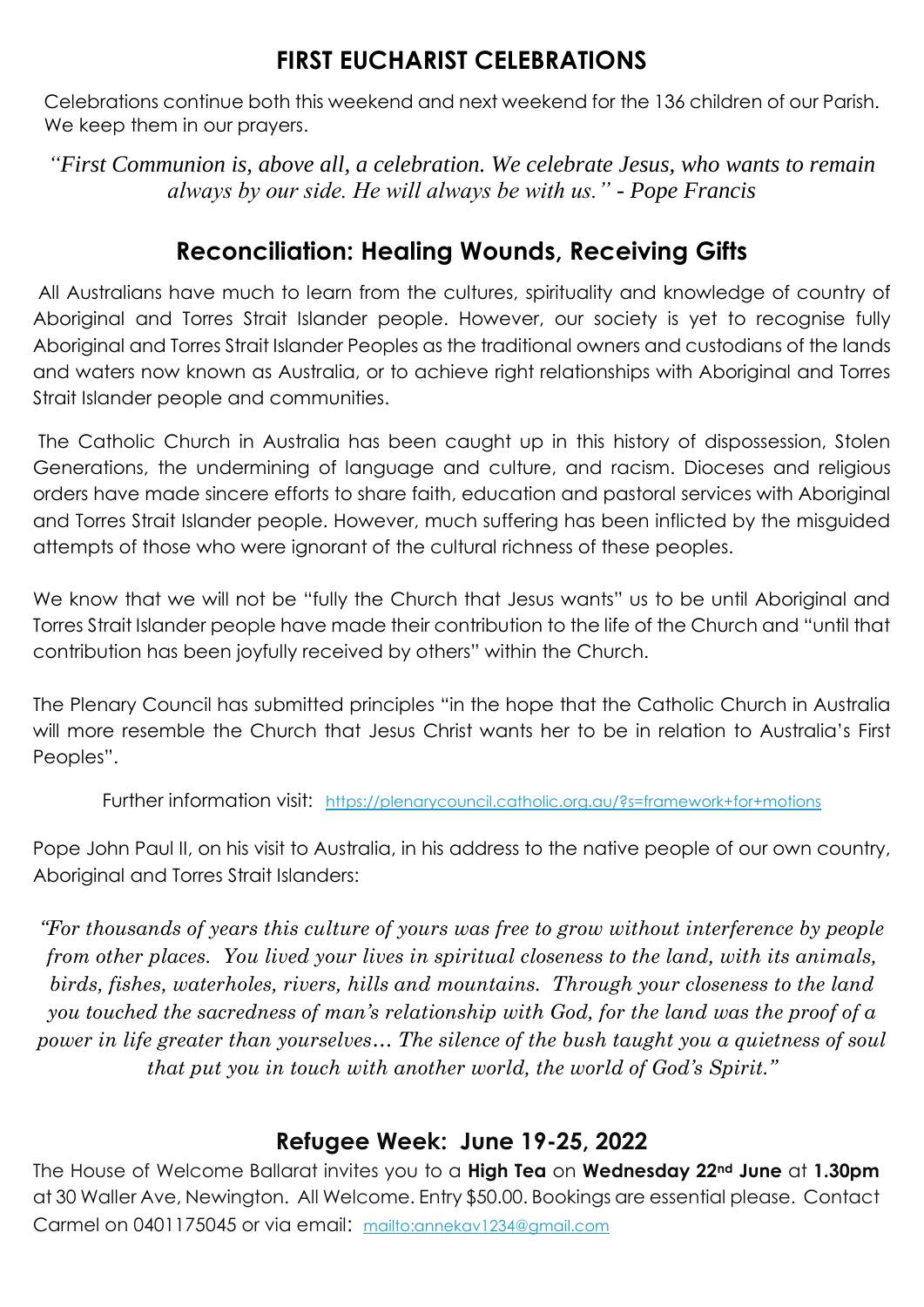### **GOSPEL REFLECTION**

The opening sentence of today's gospel touches something very deep in human experience. Jesus tells his disciples: "I still have many things to say to you, but you cannot bear them now." In John's gospel, Jesus is depicted as sensitive to the anguish of his friends and to their limited capacity to absorb the enormity of what was happening to him and to them. There was only so much they could "bear" as the inevitability of Jesus' death dawned on them. They *will* come to understand who he is and what he has taught them, but only through the power of God's "Spirit of truth" who will guide them into "all the truth". This has a particular resonance at a time when "truth-telling" is so often compromised in political circles.

As we think back on our own lives and tell stories of the past, we realize how little we understood of what was happening in our world and in our own lives at the time of the events we recount. We become wiser with the knowledge of hindsight, even if we never fully understand. As Christians, we credit any insight and understanding we may have to the power of God's Spirit at work in our lives. We believe in the Triune God and, along with the whole Earth community, we are caught up into a wonderful dynamism of Trinitarian life.

No one image can capture the mystery of God's dynamic Trinitarian existence. Since God is neither male nor female, it is important to remember that the traditional male language of Father, Son and Spirit is one way of imaging the Trinity and is not to be absolutized or taken as a literal description of God who is three in one.

*Perichoresis*, a Greek term suggestive of both permeation and diversity in unity, is one of the earliest and probably one of the most striking metaphors used to explain this Trinitarian life of God. The life that is in God is three and yet one in a totally harmonious union of love. Another early metaphorical explanation was of three unified suns, with their three lights mingled into one light. The wonder is that we are invited into this mystery.

Trinity Sunday is the day that we set aside to celebrate who God is in Godself and who God is in relation to everything that exists. We celebrate the nearness of the Triune God who draws us as participants into the mystery of life and love. The Spirit of truth guides us "into all the truth". We continue to listen to the Spirit so that we might understand more fully the "things that are to come" and the relatedness we are called to live. The wonder of Trinitarian love casts out hatred and enmity and wanton destruction. It calls us to live in harmony with one another and with the whole of the Earth community and, inspired by the Spirit of Truth, to reclaim truth in public life.

Veronica Lawson

### **Parish Contributions**

Thank you for contributing to the Cathedral collections this week:

**First Collection** (Presbytery - Priest support) \$ 2,197.00

**Second Collection** (Parish – buildings, office, admin, grounds and maintenance) \$5,966.00 (including envelopes, credit cards and direct debits)